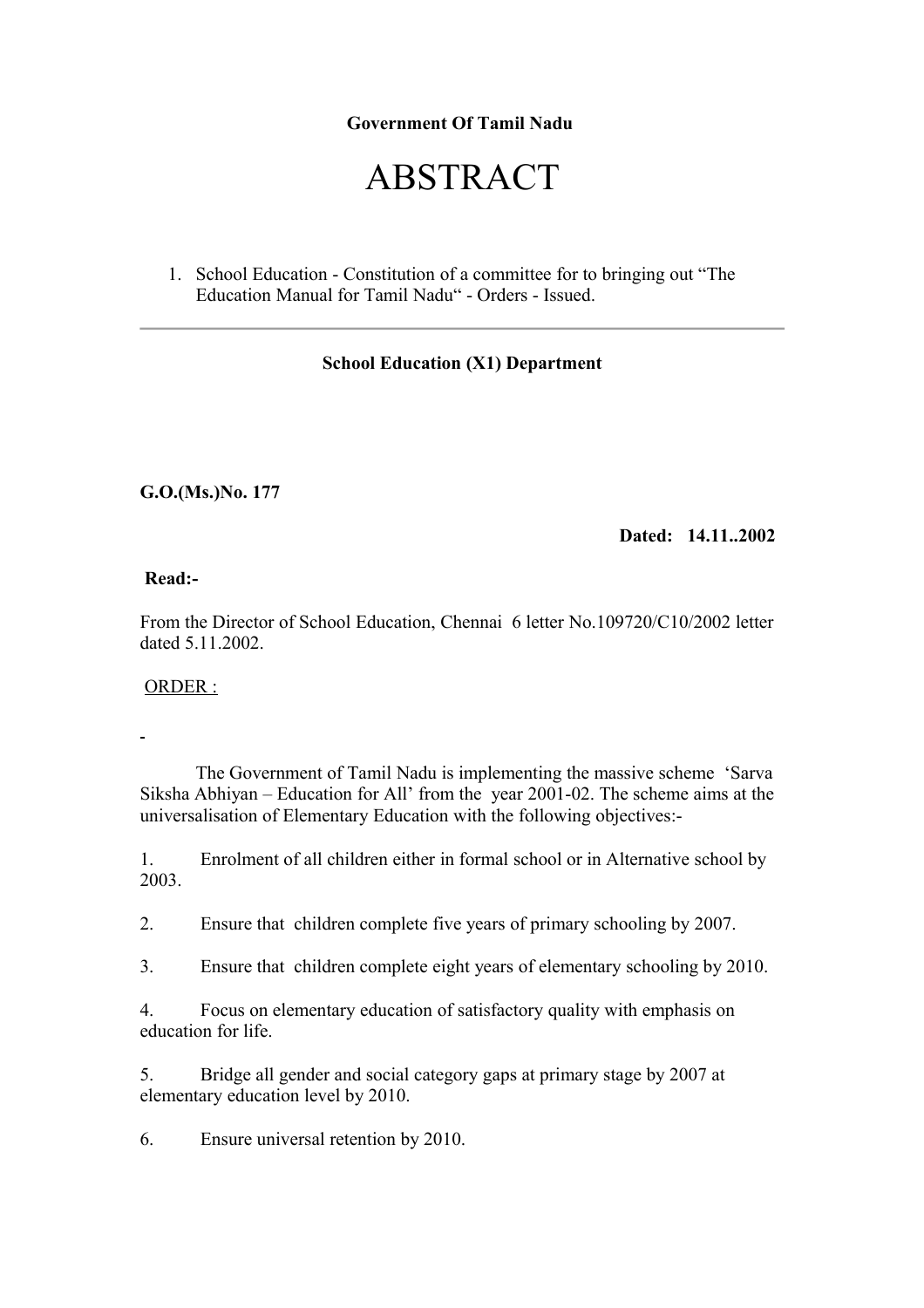Several reports have come to Government pointing out the difficulties in ensuring 100% enrolment and in providing meaningful Formal and Non-Formal Education in the State of Tamil Nadu. Some of the reports have cited the archaic Education Rules and instructions given in the past as one of the main reasons for turning away children from the poorer backgrounds especially with illiterate parents. The same problem persists in the case of continuing education for the school drop-outs and students who fail to show good academic standards because of various difficulties. The Government have gone through the existing Madras Education Rules and some of the Codes relating to grant of aid, Regulations of Matriculation Schools etc. and have considered the task of making suitable changes in the existing Acts, Rules and various Regulations so as to reach the objectives of Universalization of Elementary Education within the reach of every citizen of Tamil Nadu. Time has also come for increasing the participation of private initiatives in the education sector in view of the difficult financial situation faced by the State, despite making substantial allocations of more than Rs.4000 crores per year for the Education sector in schools alone. The issue was discussed with the Departmental Officials and in the letter read above, the Director of School Education has suggested that the Madras Educational Rules require revision as many rules therein are obsolete and out of place in the changed circumstances different from the colonial period during which they were originally framed.

2. The Govt have examined this matter carefully and decided to constitute a Committee, to bring out " The Education Manual for Tamil Nadu", comprising of the following existing Codes, Acts and Rules by suggesting suitable changes and modifications and make the existing Codes, Acts and Rules relevant and forward looking to suit the present needs and also to cater to the future demands of all the state holders.

- i) Grant-in Aid Code
- ii) Educational Inspection Code
- iii) Code of Regulation for Matriculation Schools
- iv) The Tamil Nadu Recognised Private Schools (Regulation )Act, 1973,
- v) The Tamil nadu Recognised Private Schools (Regulation) Rules. 1974.

3. The Govt also direct that the following persons who have indepth knowledge of the subject matter are nominated to this expert committee.

| Thiru A.Muthukrishnan |  | Chairman |
|-----------------------|--|----------|
|-----------------------|--|----------|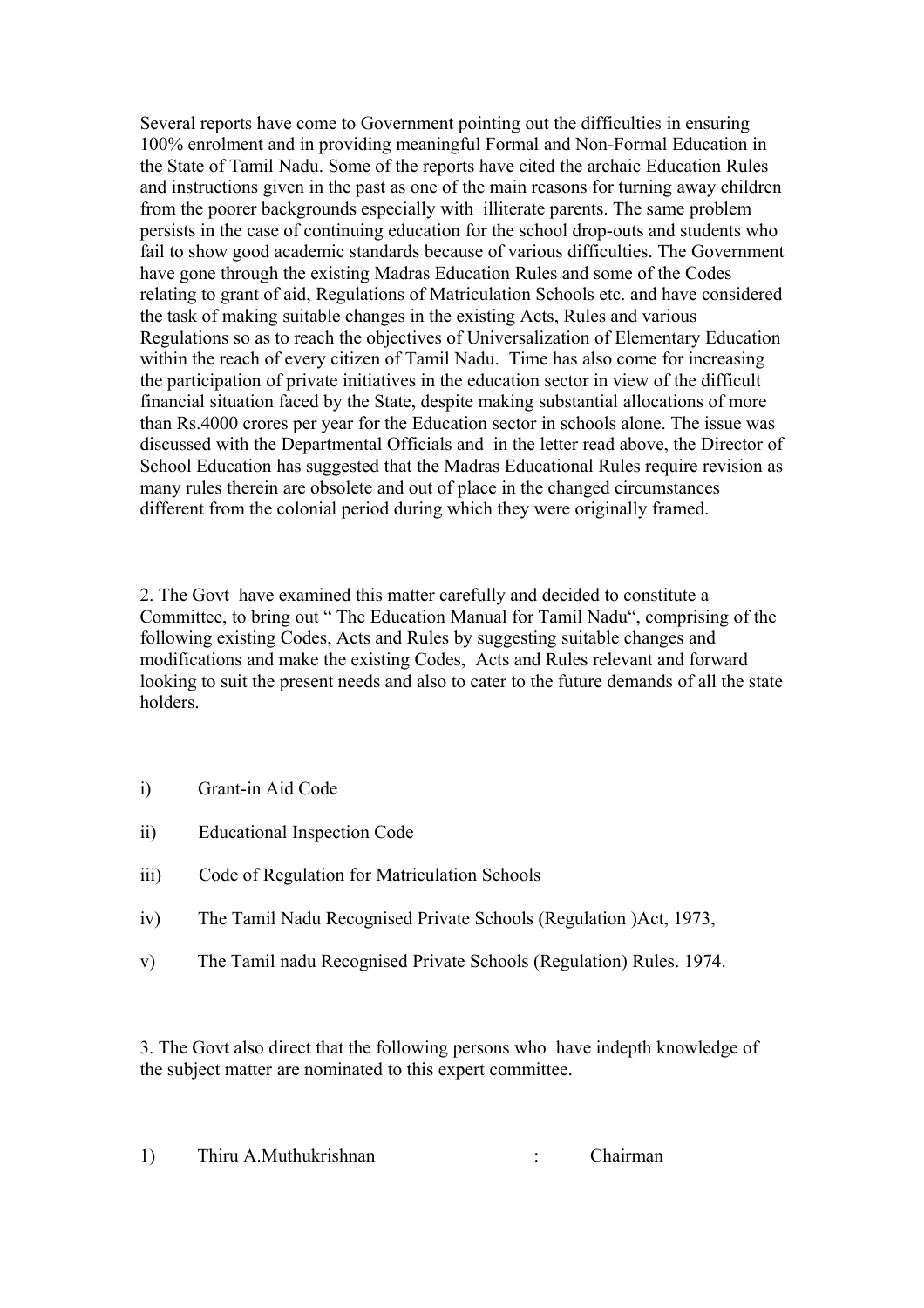Director of School Education (Retired)

2) Thiru K.S.Subbiah : Member Joint Director of School Education (Retired) 3) Thiru P. Santhanakirshnan, : Member Deputy Director School Education (Retired )

4) Thiru A.Pandian : Member District Educational Officer

(Retired)

- 5) Thiru Irudayanathan, : Member Inspector of Matricualtion Schools (Retired )
- 6) Thiru Radhakrishnan : Member P.A. to The Director of School Education (Retired )
- 7) Joint Director of School Education : Member Secretary (Secondary Education )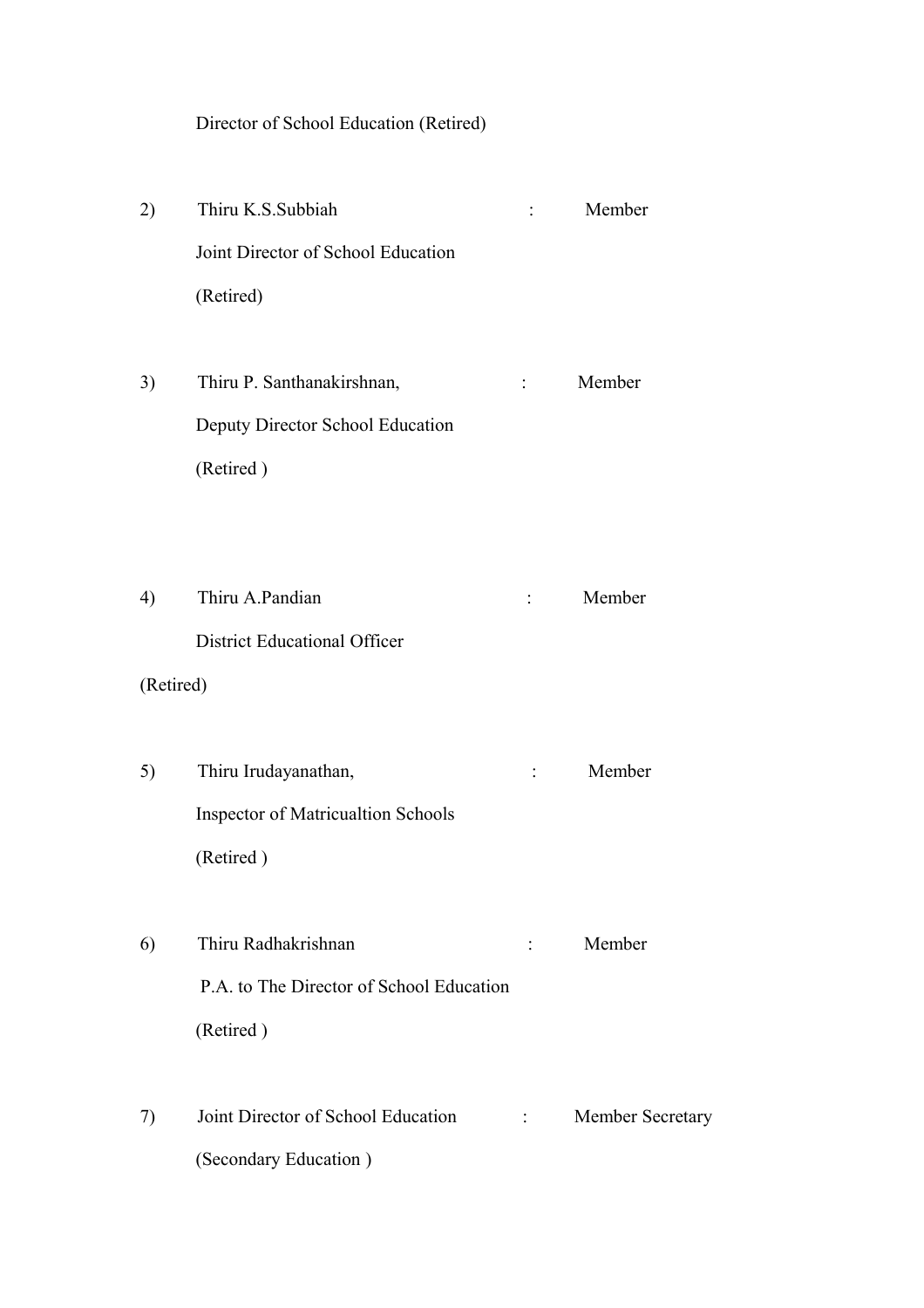| 8)  | Director of School Education      | Ex-Officio Member |
|-----|-----------------------------------|-------------------|
| 9)  | Director of Elementary Education  | cc                |
| 10) | Director of Matriculation Schools | $\zeta\,\zeta$    |
| 11) | Director of Teacher Education     |                   |
|     | Research and Training.            | cc                |

 4. The above High Level Committee is declared to be a First Class Committee. The remuneration for the Chairman and the other five members will be issued separately.

5. The above High Level Committee will consider and recommend necessary proposals to Government to bring out the draft Education Manual for Tamil Nadu, covering the revision of existing Codes, Acts and Rules referred to in para 2 above and also all the relevant G.O.'s issued so far on the subject. The Committee will also draft suitable notifications wherever necessary.

6. The expenditure for the above Committee (i.e.) Stationary, Travel and remuneration etc. will be met from the funds available under Sarva Siksha Abihiyan Scheme which provide for such studies to assess the objective of needs and requirements of students to achieve the Universalaisation of Elementary Education as a first step towards achieving Education for all.

7. The Director of School Education, Chennai 6 will render necessary assistance to the High Level Committee, in respect of accommodation and other clerical assistance, required for the efficient functioning of the Committee .

8. The Committee should complete this work within three months from the date of issue of this order.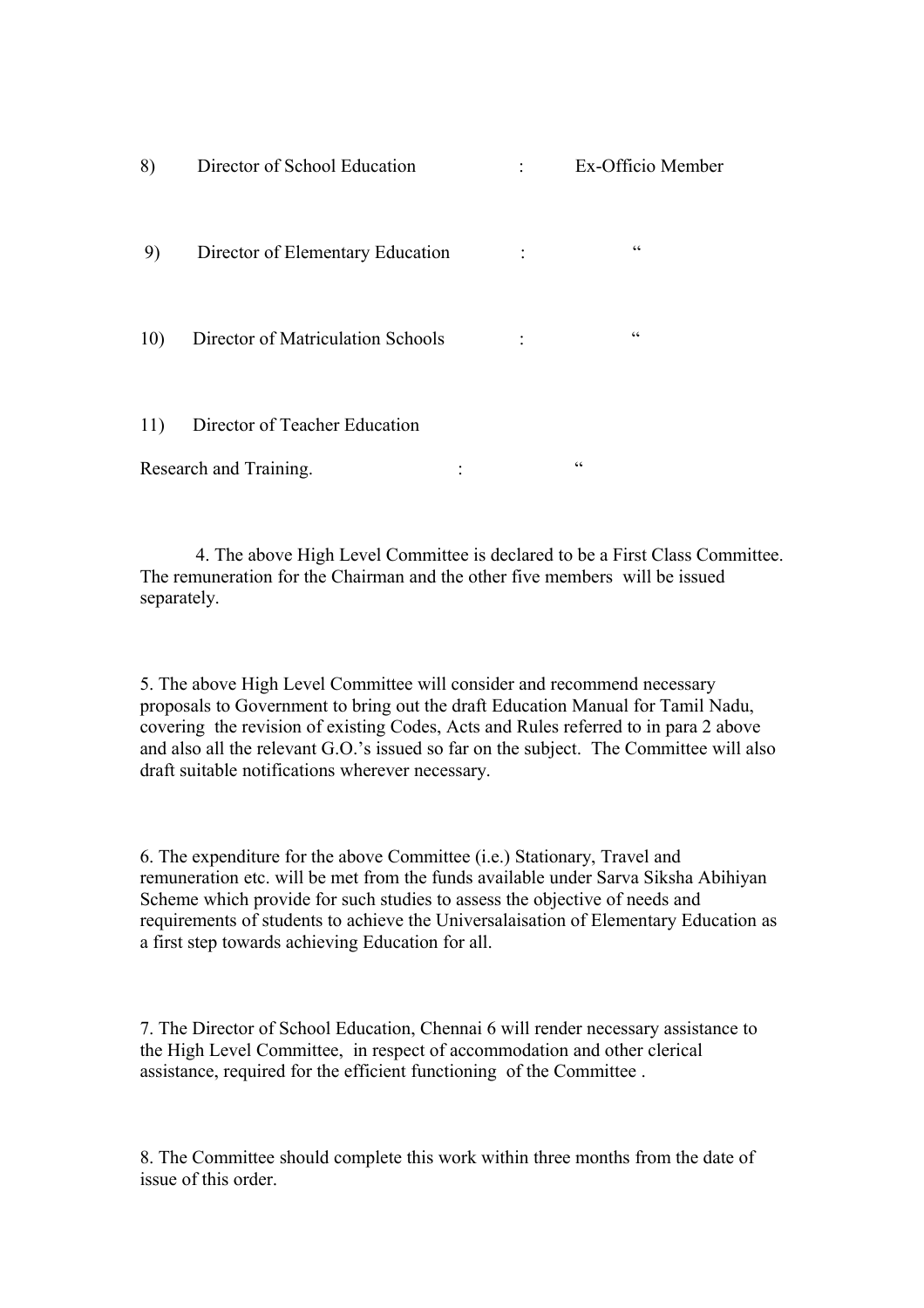9. This order issues with the concurrence of Finance department vide its U.O.No.5014/FS/P/02, dated 12.11.2002.

#### ( BY ORDER OF THE GOVERNOR )

#### **C.V.SANKAR,**

#### **SECRETARY TO GOVT**

#### **To**

Thiru A.Muthukrishnan, Retired Director of School Education, (Chairman, High Level Committee )

Thiru K.S.Subbiah, Retired Joint Director, Member

Thiru P.Santhanakrishnan, Retired Deputy Director, Member

Thiru A. Pandian, Retired District Educational Officer,

Thiru Irudayanathan, Retired Inspector Matriculation Schools

Thiru Radhakrishnan, Retired P.A. to Director of School Education

The Director of School Education, Chennai 6

The Director of Elementary Education, Chennai 6

The Director of Matriculation School, Chennai 6

The Director of Teacher Education Research and Training, Chennai 6

The Joint Director, School Education, Secondary Education,

Chennai 6